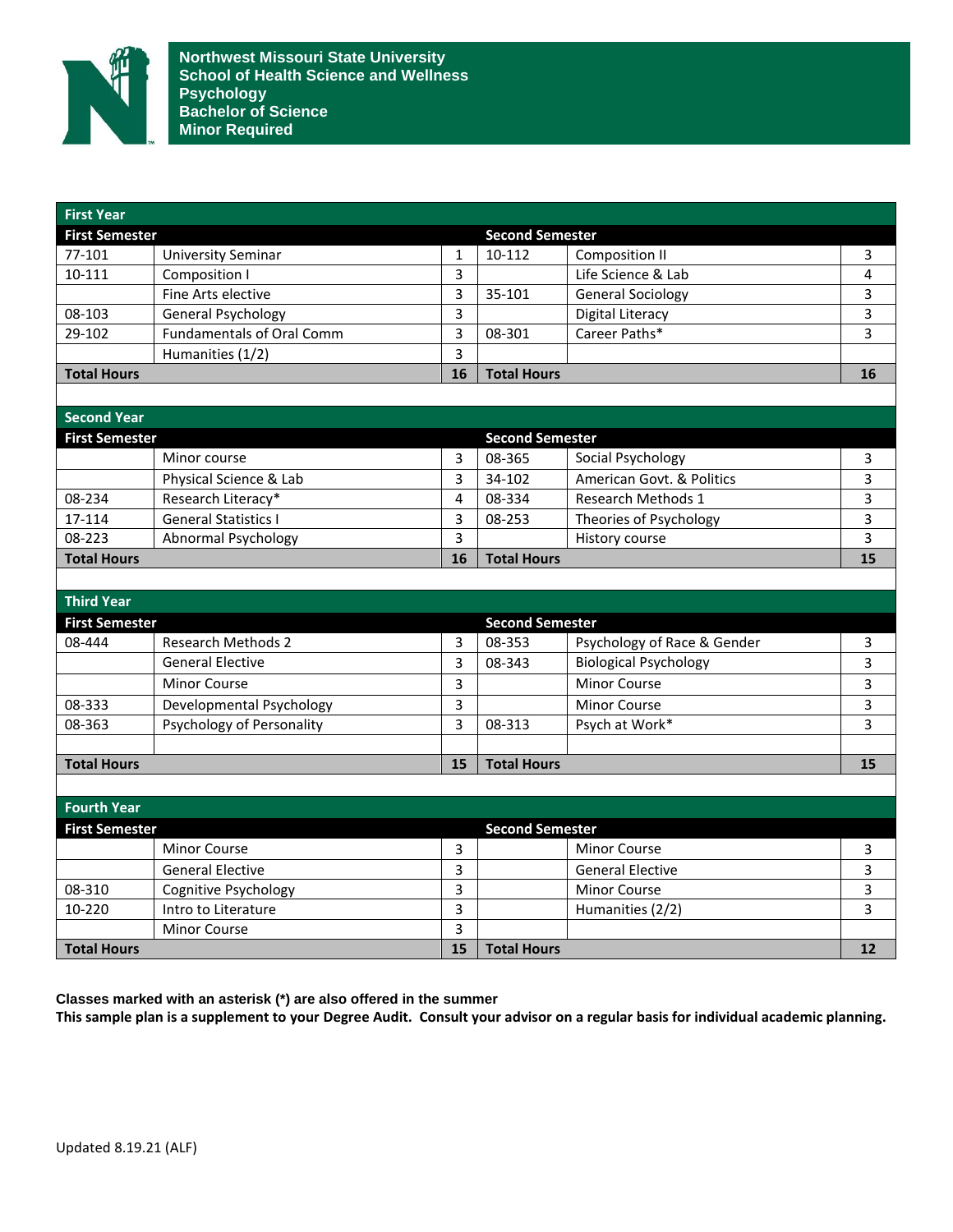

#### WHY MAJOR IN PSYCHOLOGY?

**Psychology** majors at Northwest learn the scientific study of a person's thoughts and behaviors. Northwest faculty help students understand three core areas: scientific research methods that enhance critical thinking skills, evidence and claims knowledge; insight of an individual's personal behavior, motives and thought processes; and the understanding of the biological and social factors that contribute to human development, cognitive skills, relationships and personality.

#### Minor in Psychology

A minor in psychology teaches students the fundamentals of cognitive, developmental and biological psychology, the psychology of personality and social psychology. After taking the required courses, students can customize their minor from a list of approved electives. For a list of required courses, visit the academic catalog. This minor requires the completion of 24 credit hours.

### CAREER OPPORTUNITIES**94**%

**More than 94%** of students who graduated with a degree in psychology obtained employment or continued their education within six months after graduation. Below is a list of possible job titles:

- Crisis Counselor
- Family Counselor
- Social Worker
- Substance Abuse Counselor
- Youth Counselor

\*Based on self-reported data in recent years.

# INTERNSHIPS

Although internships are not required in the psychology major, they are highly encouraged to gain hands-on, real-world experience.

This fall I was an intern for the New Beginnings Counseling Center in Maryville. It was an opportunity that I never imaged I would have. I worked with substance and alcohol abuse clients monitoring individual and group-counseling sessions. This is a picture of me and my fellow intern, Courtney (Northwest graduate) jumping into Mozingo Lake for our polar plunge to raise awareness for mental health and substance abuse. We raised more than \$700! When I finished the internship, I received my certification as a recognized associate substance abuse counselor, second level, RASAC II! 33

**Jessica Reyes** Omaha, Neb.